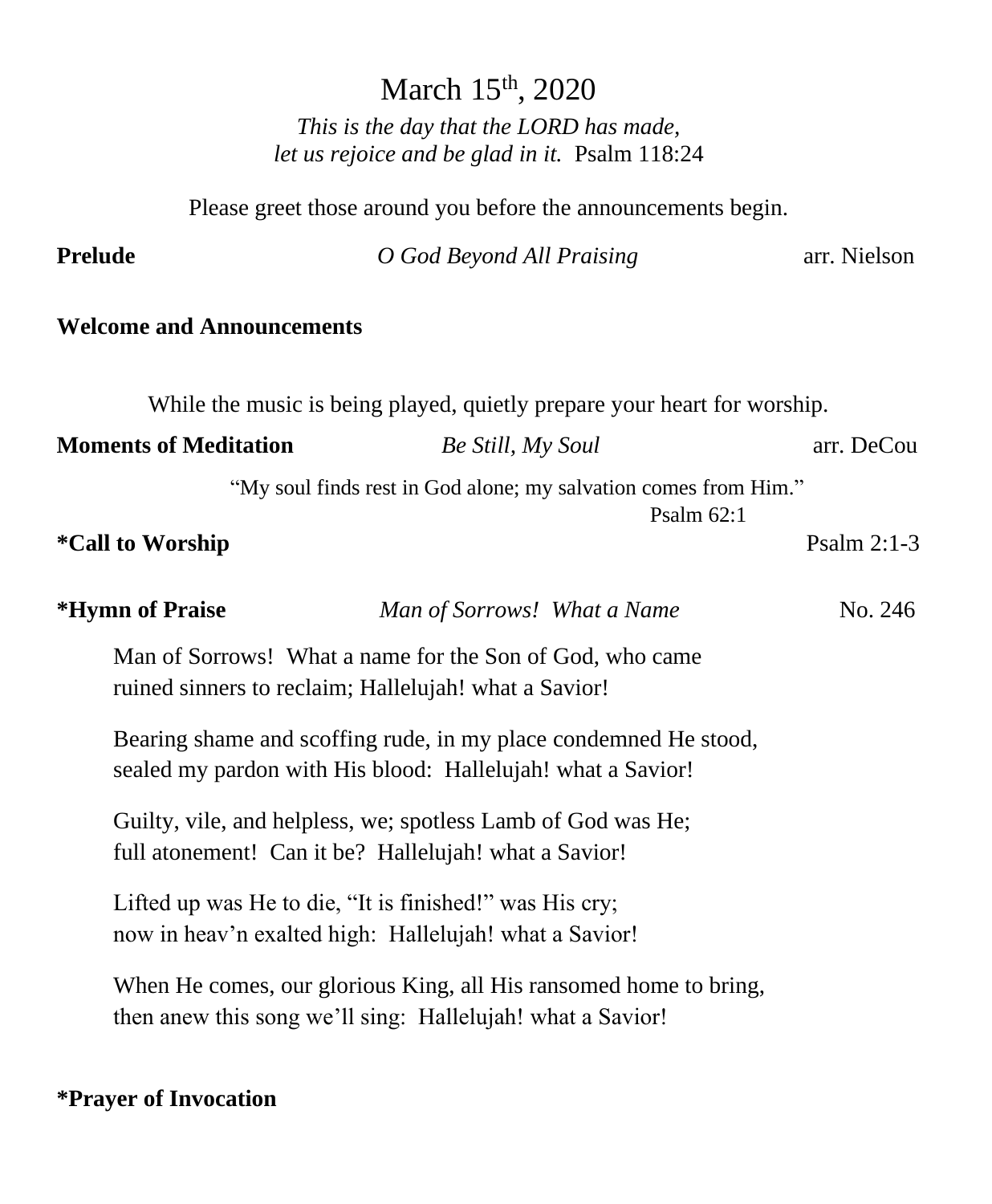### **Prayer of Confession**

Our gracious Heavenly Father, you are our refuge and strength, a very present help in trouble. You have given to us wisdom and righteousness and sanctification in our Lord Jesus Christ. You have supplied all our needs according to your riches in glory in Christ Jesus. We can do all things through your strength. Yet we are a weak and rebellious people. We have sinned against you in our thoughts, words, and deeds. We have sinned in what we have done, and in what we have failed to do. We have built idols in our hearts and bowed down to them. We have misused and dishonored your name. Rightfully we fall under the condemnation of your holy, righteous, spiritual, and good law. Our only hope is that Christ Jesus came into the world to save sinners. Your kindness and love for mankind have appeared in him. Forgive the guilt of our transgressions. Purify us that we might be clean. Wash us that we might be whiter than snow, through Jesus Christ our Lord. In Jesus' name. Amen.

### **Assurance of Pardoning Grace** Psalm 2:4-6

 $4$  He who sits in the heavens laughs; the Lord holds them in derision.  $5$  Then he will speak to them in his wrath, and terrify them in his fury, saying,  $6$  "As for me, I have set my King on Zion, my holy hill."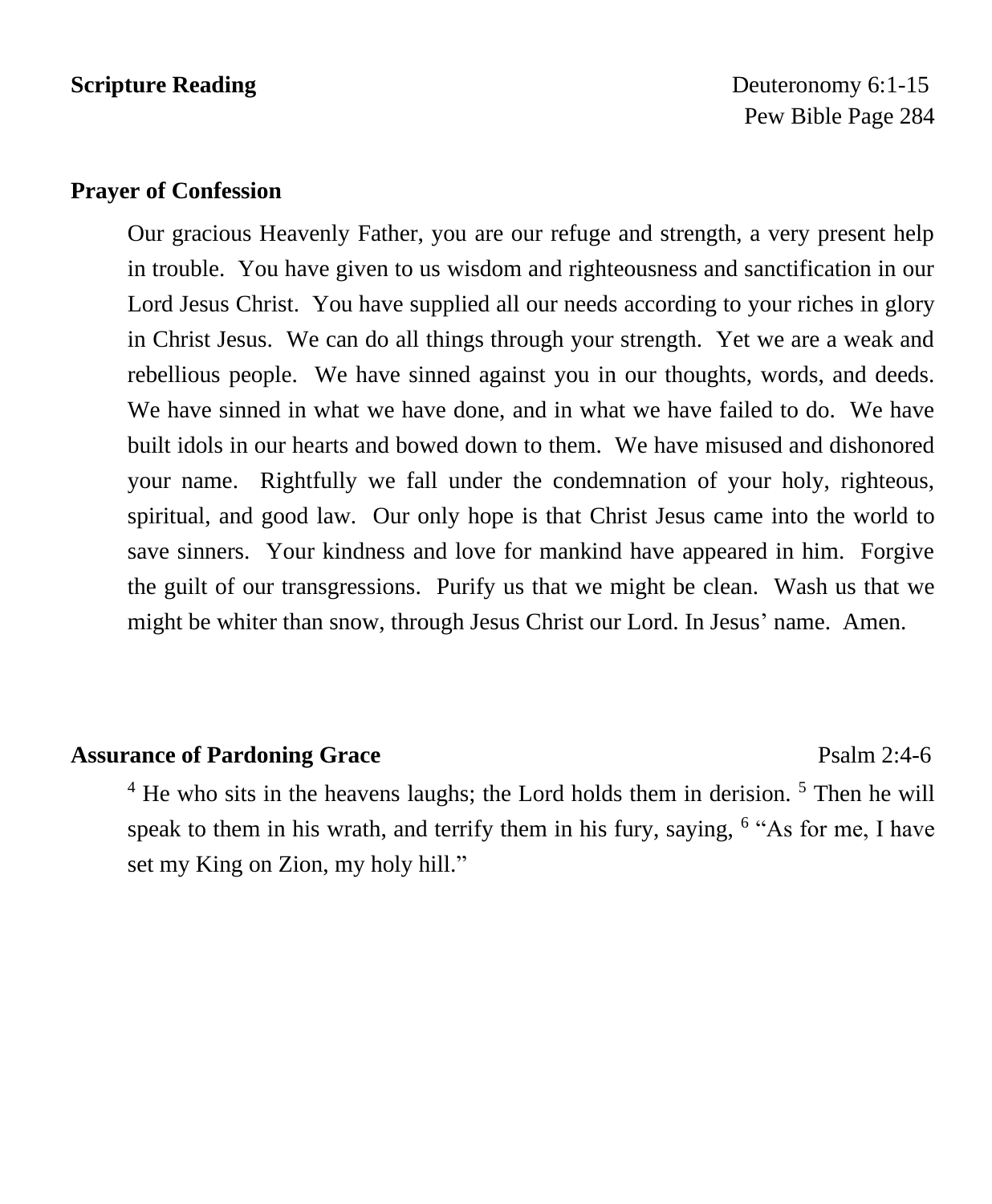**\*Hymn of Thanksgiving** *How Deep the Father's Love for Us*



**Baptism Cordelia Armstrong** 

**Receiving of New Members** Ben, Felicia and Cordelia Armstrong

### **Westminster Shorter Catechism 29 - 30**

Q. 29 How are we made partakers of the redemption purchased by Christ?

**A. We are made partakers of the redemption purchased by Christ, by the effectual application of it to us by his Holy Spirit.**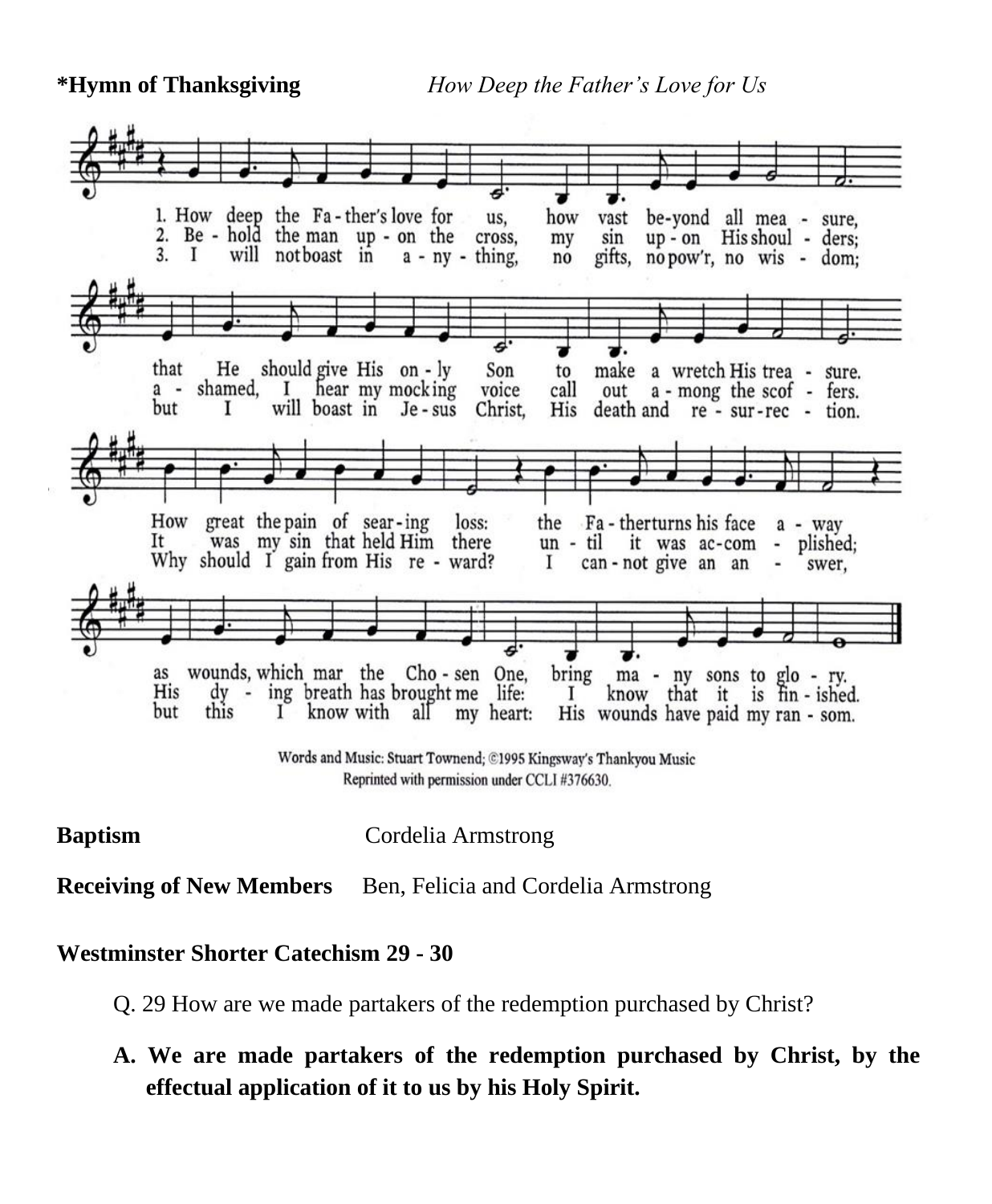Q. 30 How doth the Spirit apply to us the redemption purchased by Christ?

### **A. The Spirit applieth to us the redemption purchased by Christ, by working faith in us, and thereby uniting us to Christ in our effectual calling.**

### **Prayer of Intercession**

### **Tithes and Offering** *What God Ordains* arr. Bauder

- 1. What God ordains is always good: His will is just and holy; As He directs my life for me I follow meek and lowly. My God indeed in every need knows well how He will shield me; To Him, then I will yield me; To Him, then I will yield me.
- 2. What God ordains is always good: He is my Friend and Father; He suffers naught to do me harm, though many storms may gather. Now I may know both joy and woe, some day I shall see clearly that He hath loved me dearly; That He hath loved me dearly.
- 3. What God ordains is always good: Though I the cup am drinking which savors now of bitterness, I take it without shrinking. For after grief God gives relief, my heart with comfort filling; And all my sorrow stilling; And all my sorrow stilling.
- 4. What God ordains is always good: This truth remains unshaken. Though sorrow, need, or death be mine, I shall not be forsaken. I fear no harm, for with His arm He shall embrace and shield me; So to my God I yield me; So to my God I yield me.

### **\*Hymn of Preparation** *O Worship the King* No. 2 vs. 1, 4-6

O worship the King all-glorious above, O gratefully sing His pow'r and His love; our shield and Defender, the Ancient of Days, pavilioned in splendor and girded with praise.

O tell of His might, O sing of His grace, whose robe is the light, whose canopy space. His chariots of wrath the deep thunderclouds form, and dark is His path on the wings of the storm.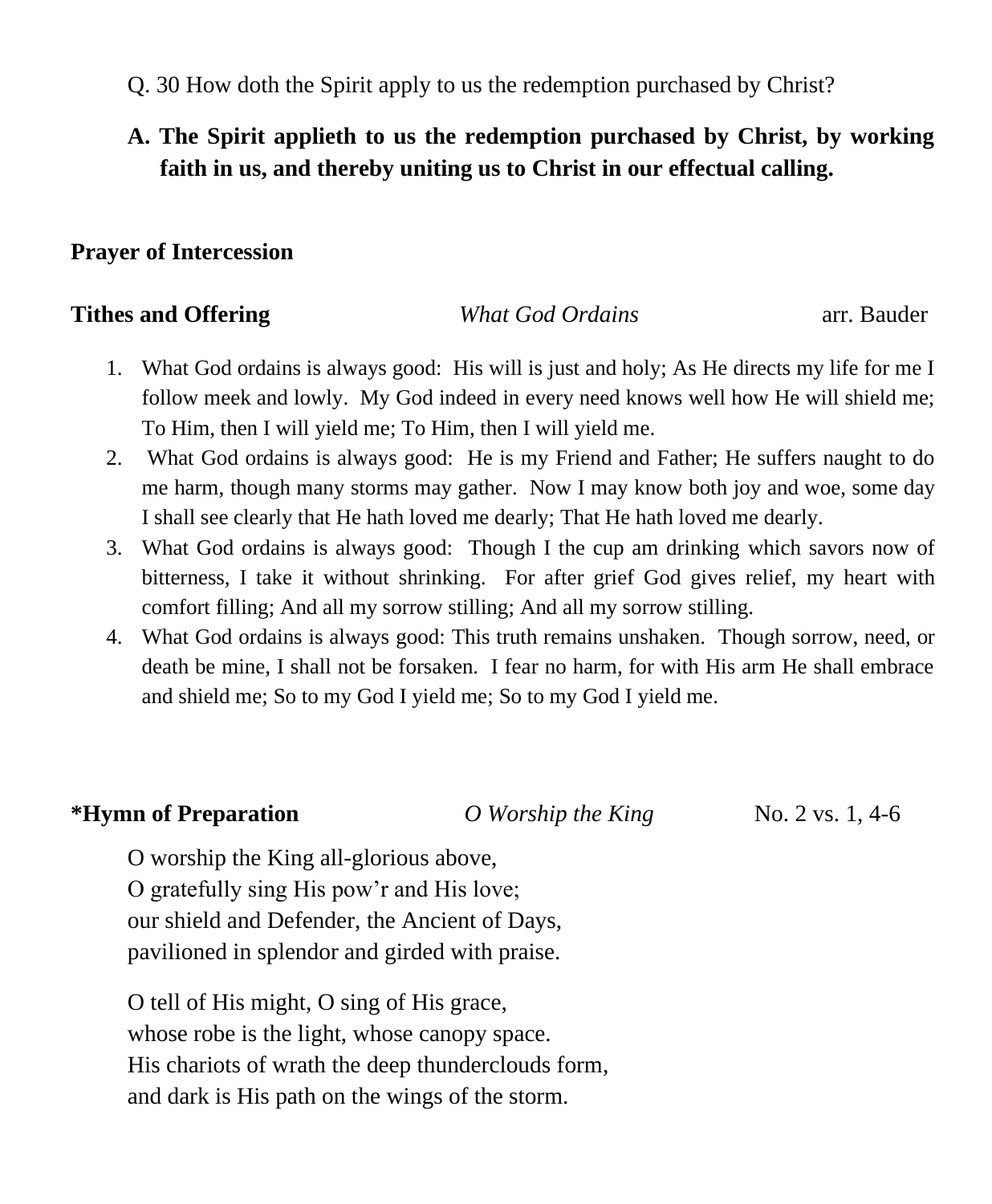The earth with its store of wonders untold, Almighty, your pow'r has founded of old; has 'stablished it fast by a changeless decree, and round it has cast, like a mantle, the sea.

Your bountiful care what tongue can recite? It breathes in the air; it shines in the light; it streams from the hills; it descends to the plain; and sweetly distils in the dew and the rain.

Frail children of dust, and feeble as frail, in You do we trust, nor find You to fail; Your mercies how tender, how firm to the end, our Maker, Defender, Redeemer, and Friend!

O measureless Might! Ineffable Love! While angels delight to hymn You above, the humbler creation, though feeble their lays, with true adoration shall lisp to Your praise.

### **Sermon Long Road to the Garden Luke 3:23-4:13**

Pew Bible Page 1594

Sermon Outline

1. A Family of God's Choosing (3:21-38)

2. Fulfilling God's Word (4:1-8)

3. Standing Firm (4:9-13)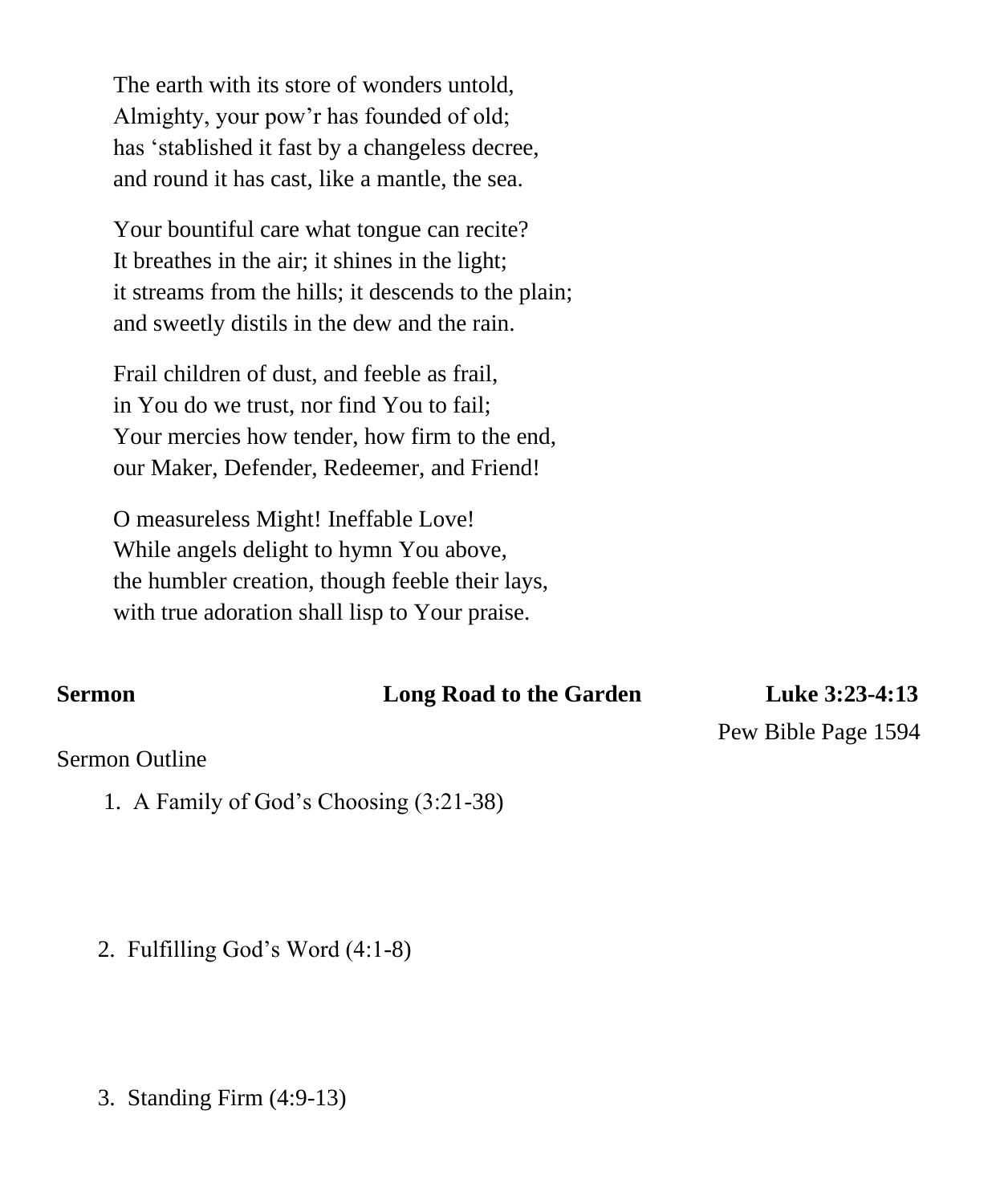Questions for Further Reflection:

- 1. What names do you recognize in Jesus' family tree? Why are they significant?
- 2. Is there such a thing as a 'nobody' in the Kingdom of God? Why do we feel this way sometimes? How do we get ourselves out of such thoughts?
- 3. When was the last time you memorized a Bible verse(s)? How important is it to commit Scripture to memory? How can you work on this?
- 4. What's the significance of Jesus going into the wilderness? What was he setting out to accomplish there? Why did he fast?

| *Hymn of Response | Amazing Grace! | No. 460 |
|-------------------|----------------|---------|
|-------------------|----------------|---------|

Amazing grace! How sweet the sound, that saved a wretch like me! I once was lost, but now am found, was blind, but now I see.

'Twas grace that taught my heart to fear and grace my fears relieved; how precious did that grace appear the hour I first believed!

Thro' many dangers, toils, and snares, I have already come; 'tis grace has brought me safe thus far, and grace will lead me home.

The Lord has promised good to me, His Word my hope secures; He will my shield and portion be, as long as life endures.

And when this flesh and heart shall fail, and mortal life shall cease, I shall possess within the veil a life of joy and peace.

When we've been there ten thousand years, bright shining as the sun, we've no less days to sing God's praise than when we've first begun.

### **\*Benediction**

### **\*Gloria Patri** No. 735

Glory be to the Father, and to the Son, and to the Holy Ghost; as it was in the beginning, is now, and ever shall be, world without end. Amen, amen.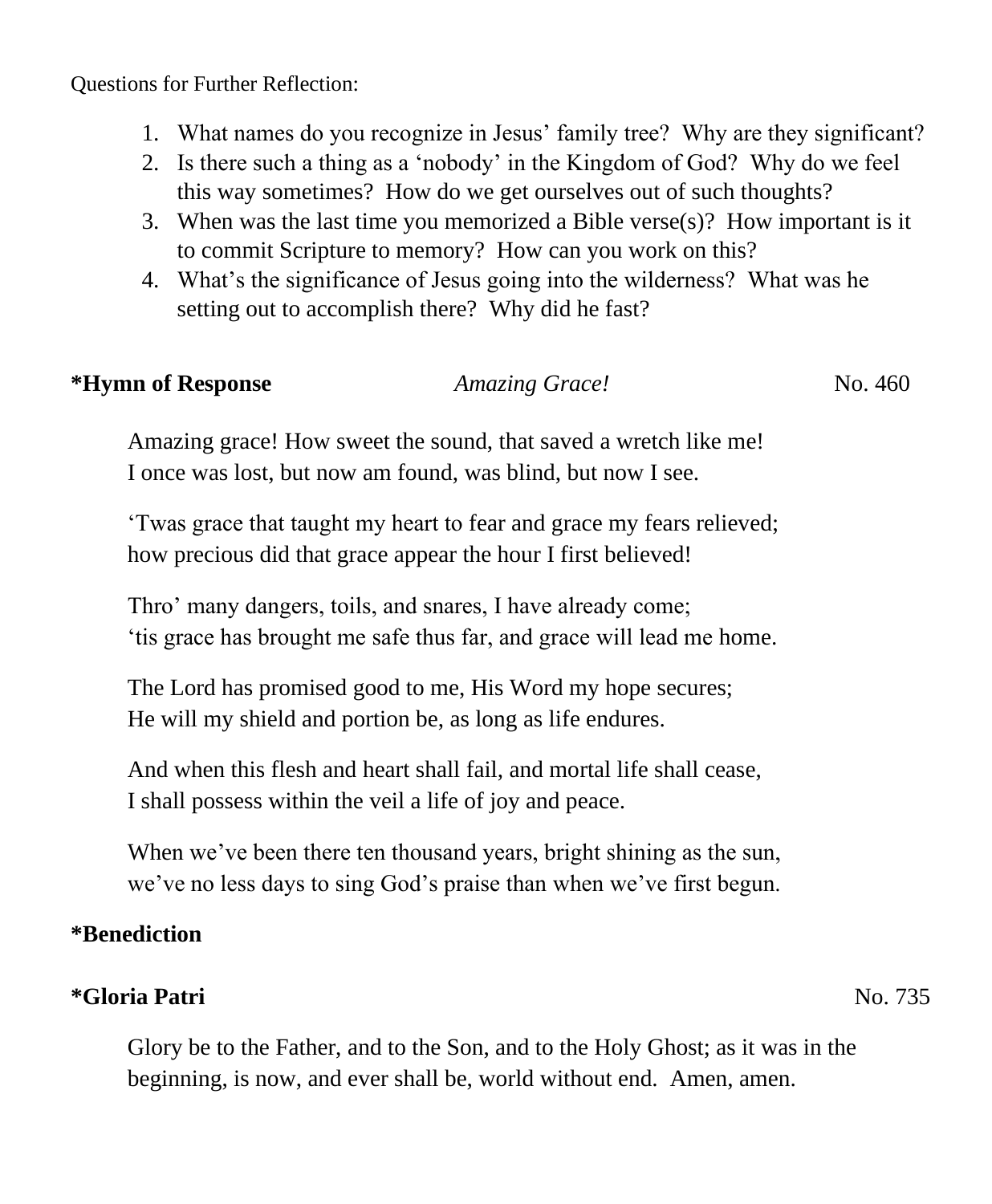**\*Postlude** *He Who Would Valiant Be* arr. Bock

**\* Congregation:** Please stand as able.

**\* \* \* \* \* \* \* \***

| <b>Vocalists</b>           |
|----------------------------|
| Organ & Piano              |
| <b>Intercessory Prayer</b> |

Becky & Nelson Schoon **Sandy Schoon Intervery Prayer** Bruce Stoltzfus, Elder

# **Weekly Calendar**

| <b>DATE</b>      | TIME               | <b>EVENT</b>                            |
|------------------|--------------------|-----------------------------------------|
| <b>SUN 3/15</b>  | 8:00 AM            | <b>Worship Committee Meeting</b>        |
|                  | 9:00 AM            | <b>Opening Exercises</b>                |
|                  | 9:15 AM            | <b>Sunday School Classes</b>            |
|                  | 10:30 AM           | <b>Worship Service</b>                  |
|                  | $12:15 \text{ PM}$ | <b>Schoon Care Group</b>                |
|                  | 5:00 PM            | Youth Bible Study                       |
| <b>TUES 3/17</b> | 7:30 PM            | <b>Easter Ensemble Practice</b>         |
| <b>WED 3/18</b>  | 9:30 AM            | Ladies' Bible Study                     |
| <b>THUR 3/12</b> | 6:00 PM            | <b>Financial Peace University Class</b> |
| <b>SUN 3/15</b>  | 9:00 AM            | <b>Opening Exercises</b>                |
|                  | 9:15 AM            | <b>Sunday School Classes</b>            |
|                  | 10:30 AM           | <b>Worship Service</b>                  |
|                  |                    |                                         |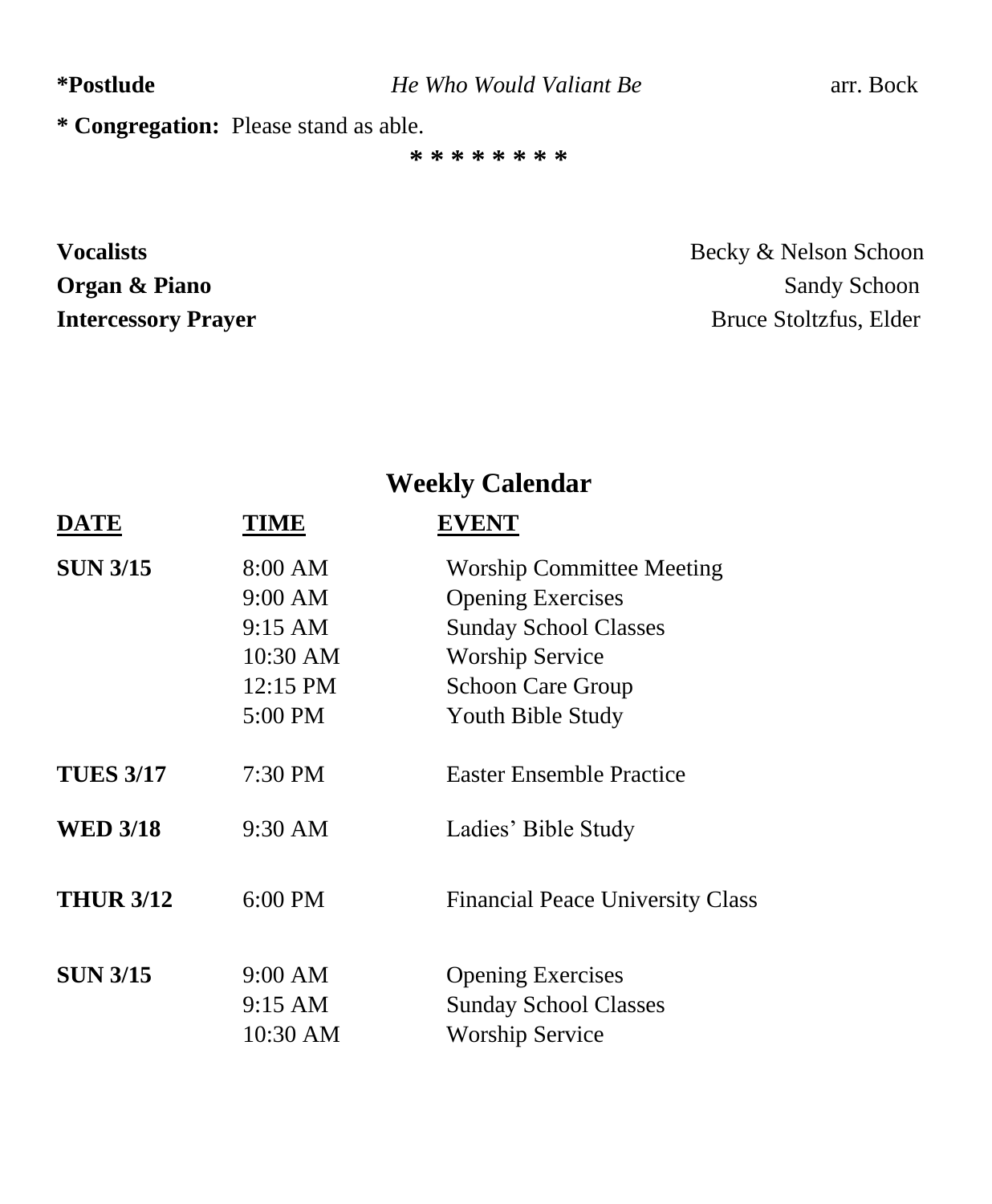## **Serving the Lord**

|                   | 3/15             | 3/22             | 3/29                |
|-------------------|------------------|------------------|---------------------|
|                   | V. Lash,         | Y. Lindborg,     | B. Hrivnak.         |
| <b>AM Nursery</b> | Grayden L.       | Emily S.         | Krystal T.          |
| Greeters          | Lanenga          | <b>Stoltzfus</b> | C.L. Yonker         |
| Treats            | <b>Hrivnak</b>   | Schoon           | O'Neal              |
| Serve/Cleanup     | <b>Hrivnak</b>   | Schoon           | O'Neal              |
| Audio             | J. Martin        | B. Schoon        | <b>B.</b> Armstrong |
| Elder of the Week | <b>Stoltzfus</b> | Lindborg         | Schoon              |



# **March Birthdays & Anniversaries**

| $6th$ Debra Chappell   | 6 <sup>th</sup> Elyssa O'Neal | $10th$ Emily Stoltzfus |
|------------------------|-------------------------------|------------------------|
| $10th$ Aaron Lash      | $15th$ Ana Severson           | $17th$ Bruce Stoltzfus |
| $23rd$ Joann Faber     | $23rd$ Leam Armstrong         | $24th$ Tobias McAuley  |
| $27th$ Mark Gretzinger | $31st$ Jason Lash             |                        |

10<sup>th</sup> Nelson & Sandy Schoon's anniversary

# **April Birthdays & Anniversaries**

| 1 <sup>st</sup>  | Ken Coppage  | $5^{\text{th}}$ | Una McKinley            | 10 <sup>th</sup> Matt Stechly |
|------------------|--------------|-----------------|-------------------------|-------------------------------|
| 16 <sup>th</sup> | Luke McAuley |                 | $29th$ Krystal Trujillo |                               |

 $17<sup>th</sup>$  Scott & Annmarie Severson's anniversary